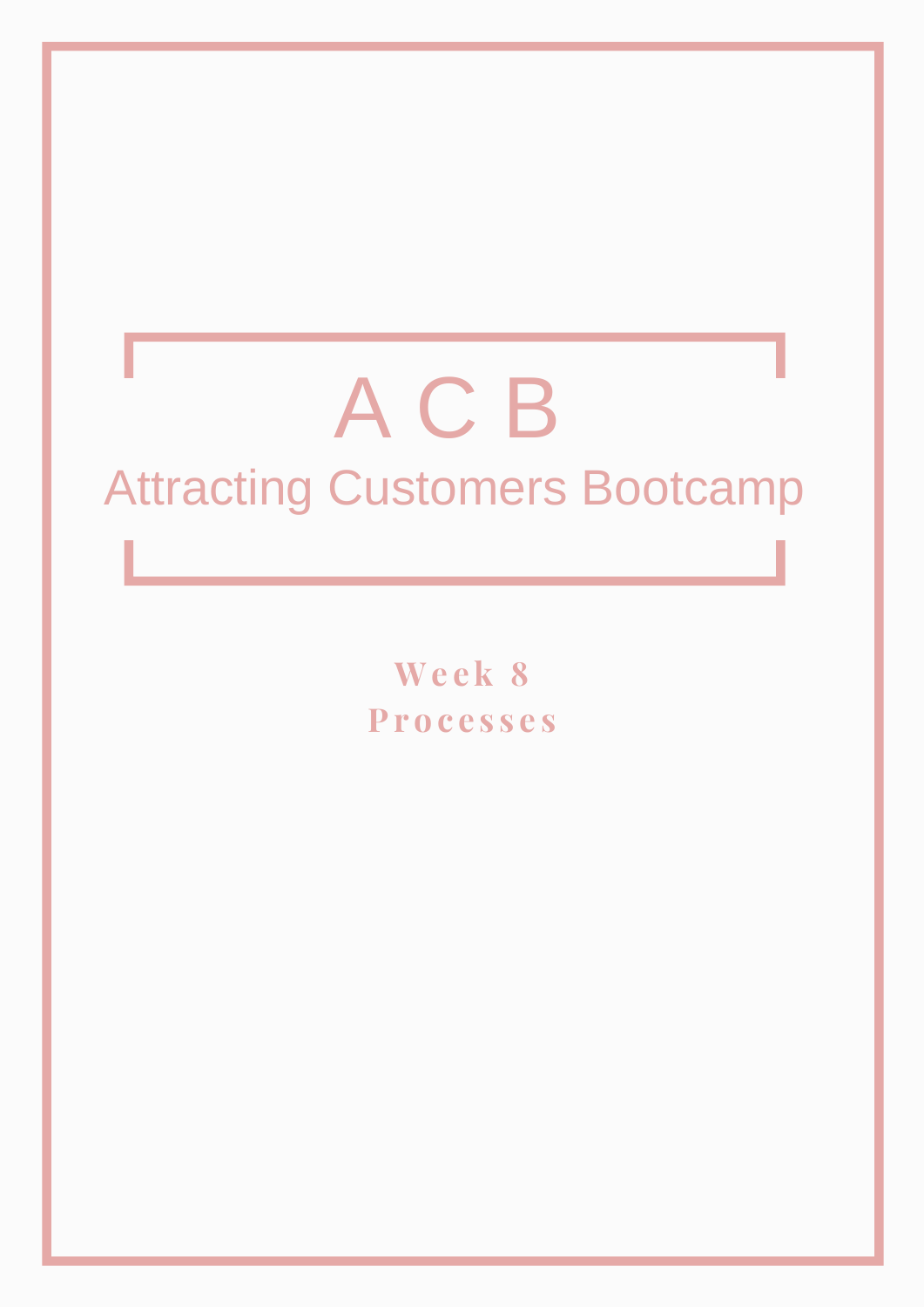## **We e k 8**

## **Pr o c e s s e s**

Before we get started let's recap the outcomes from the ACB course:

- Understand what marketing is
- Understand how marketing can benefit you
- Understand your client completely
- Learn how to identify the best products or services to increase sales
- Identify the best way to promote your products
- Discover how you can give your customers the best experience
- Work out how you can stand out from your competitors
- Create a realistic and relevant marketing strategy

This week we will begin to look at the following learning outcomes:

- Discover how you can give your customers the best experience
- Work out how you can stand out from your competitors

#### **The 7 p's**

Now that we have looked at Product; Price; Place; and Promotions we can now look at the remaining 3 elements of the marketing mix: Processes; Physical Evidence; and People. Let us explore each of these elements now:

#### *Process*

Customers do not simply buy things, they invest their time and resources into an experience. From the moment they discover your business to the last contact you have, they are involved in the processes of your business. Processes can include things such as how things are delivered and how you send emails.

#### *People*

Everyone who comes into contact with your customers will make an impression. It is vital that the impression is a positive one. Many customers will not separate the product or service from the people that sold it to them. Anyone involved or who represents your business will have an impact on the customer experience. It is important to make sure they have the right impact.

#### *Physical Evidence*

Buying something is a risk because customers do not know if the product or service will meet their needs, and will be any good. However by using the right physical evidence you can overcome some of the risk. Physical evidence includes everything your customers physically experience from shop decorations to packaging.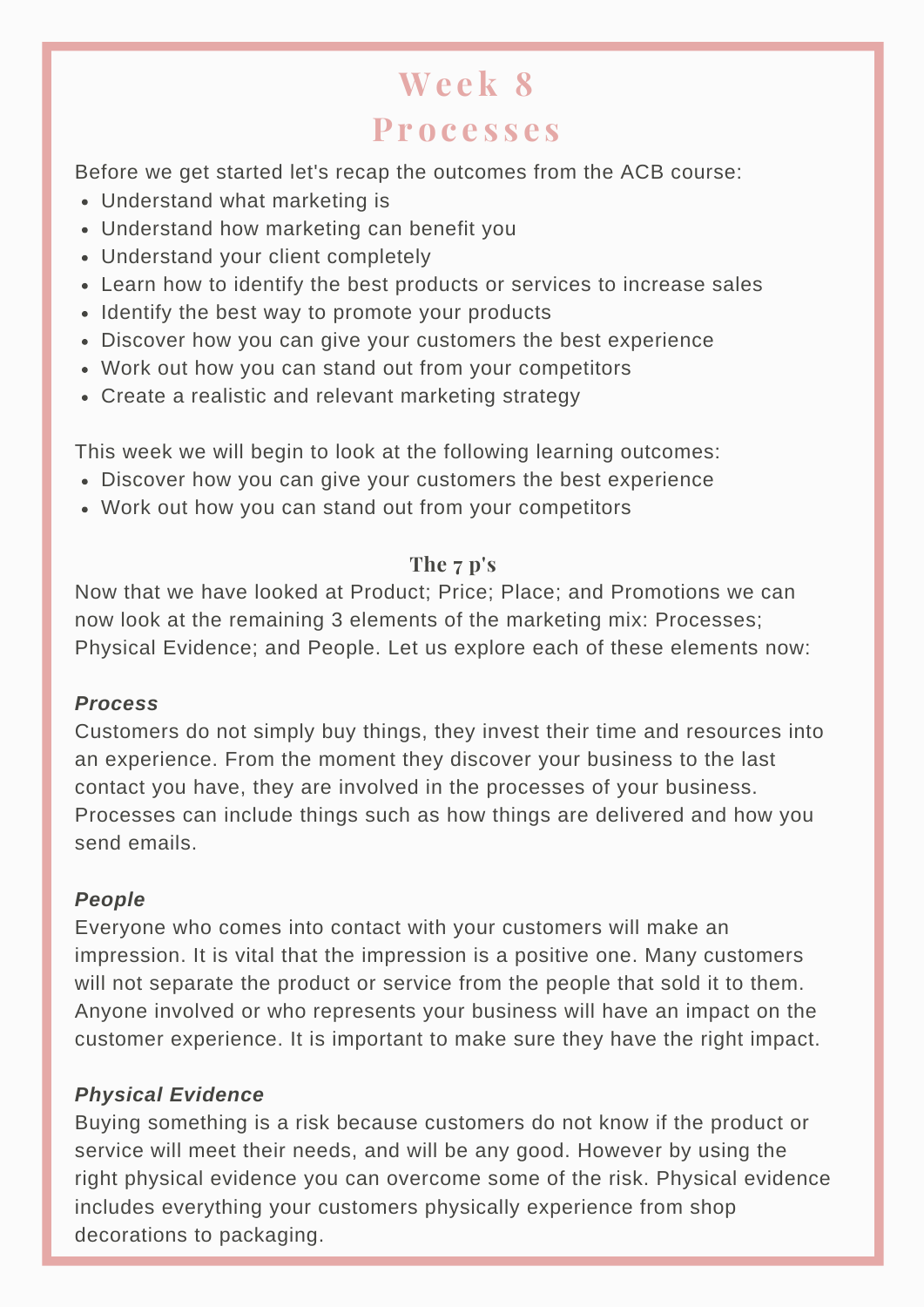#### **The Customer Experience**

Let us consider the customer experience. The customer experience is the impression your customer has, which influences how they perceive your business at any point of interaction. As a result offering a good customer experience can enable you to stand out from your competitors.

Now for the good news- it is quite easy to create a good customer experience when you consider what your ideal client wants from your business. Let us consider a bad customer experience and a good customer experience.

### *Businesses succeed when they put the customers needs first.*

#### *A bad customer experience*

For years I had been with an online bank, and until 5 years ago they were brilliant. You could speak to a real person quickly over the phone or via a secure message. It was easy to login to the website. Everything was user friendly. Then 5 years ago I received an email, they were encouraging you to only contact the bank via secure message. Phone calls suddenly involved choosing from a hundred choices, and using voice recognition which did not work. Then, I was informed the log in process was changing and you now needed to do X, Y and Z and dance around the moon! As a result I quickly switched banks.

**When have you had a bad customer experience? Did you tell anyone about it?**

It is more than likely that you have told someone about a bad experience, as most people will spread negative reviews.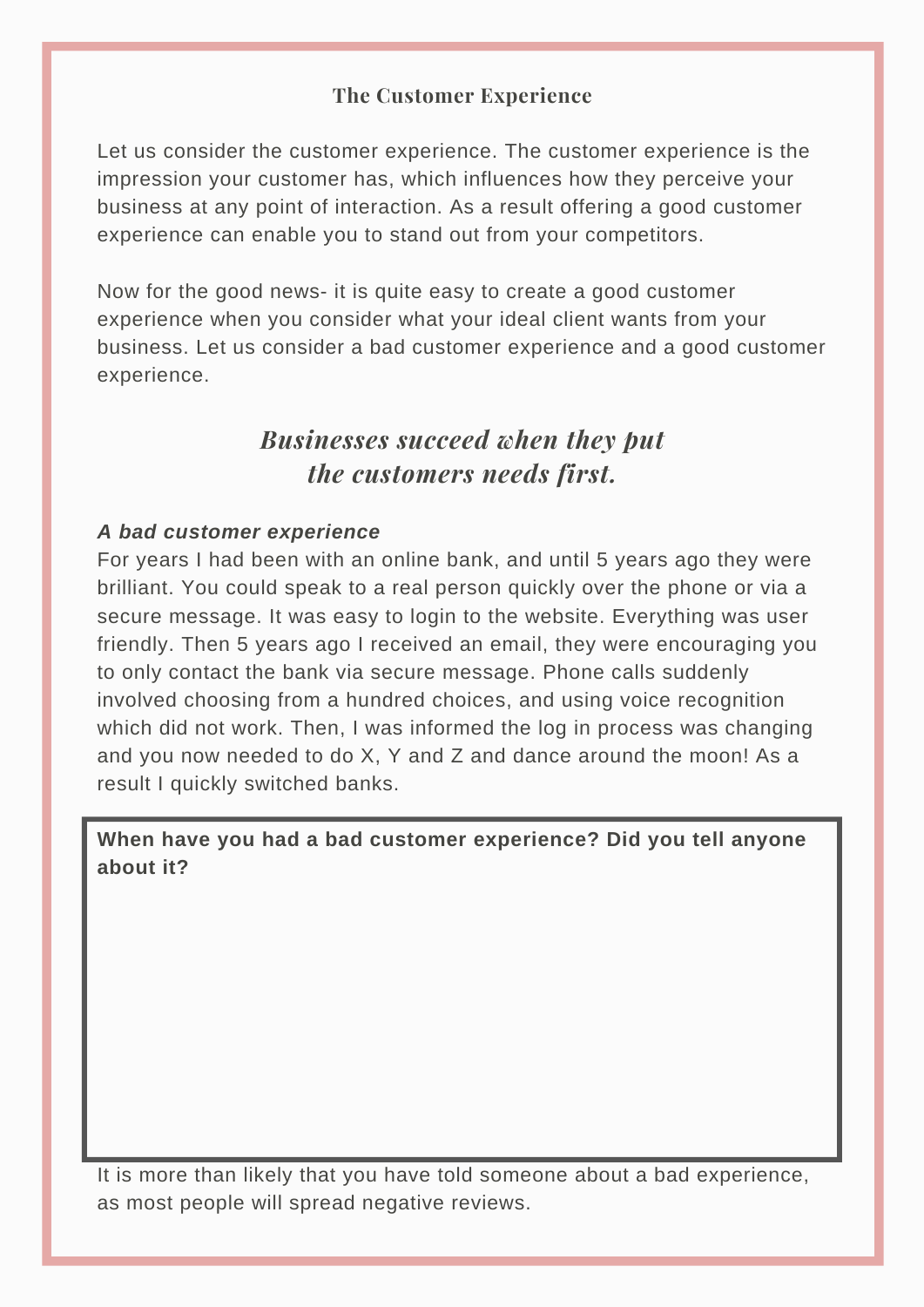#### *A good customer experience*

A few years ago I needed a new outfit for my graduation. I went everywhere to look for the outfit, and at the end of the day shopping, I decided to pop into one last high street store just in case. It was part of a chain, just like the 20 other shops I had visited earlier that day. However as soon as I walked in the sales assistant spoke to me. This was the first time anyone had approached me all day. I explained what I was looking for. The assistant pulled a selection of outfits for me to try on. I tried on a dress I loved. The assistant then suggested accessories to complete the outfit. It was perfect. I purchased everything. Unlike everywhere else, the sales assistant went out of her way to listen to my needs and present a solution.

#### **When did you have a good experience as a customer? Did you tell anyone about the experience?**

These are two really common experiences that almost every one of us will have faced. What was the main difference between the good and the bad? The focus on the customer.

#### **Importance of Customer Experience**

As we have already seen offering a good customer experience can differentiate you from your competitors. This is vital in today's world where customers have so much choice. By offering a good customer experience you can also:

- sustainably grow your business
- increase brand loyalty
- receive positive reviews
- gain more customers through word of mouth- a cheap promotional method
- save money it is cheaper to retain current customers

Consequently you can attract more customers and increase profits by simply offering the best customer experience.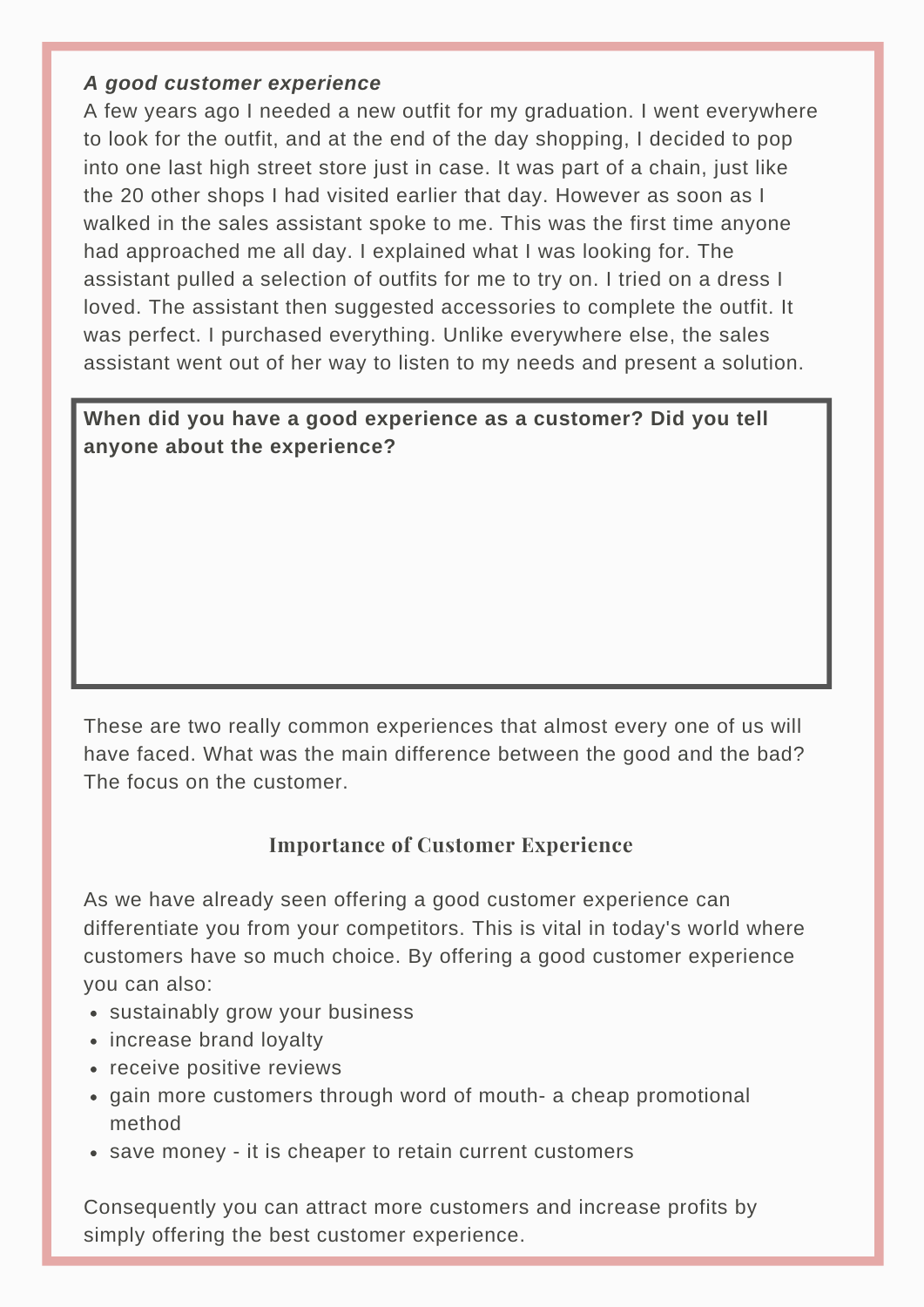#### **How you can offer a good Customer Experience**

There are some general ways in which any business can offer an exceptional customer experience. These include:

Customer feedback Rectify mistakes Make it easy to exit Tailor the buying process Delivery Internet Experience Information Provided Connect with customers Solve your customers needs, not your own Offer exceptional customer service Staff training Staff attitude Sales Support VIP programs Visual Experience Reviews Packaging

Let us now see how offering an exceptional customer experience links to the three remaining elements of the marketing mix- process, people and physical evidence.

| <b>Customer feedback</b>                 |                          |
|------------------------------------------|--------------------------|
| <b>Rectify mistakes</b>                  | <b>Process</b>           |
| Make it easy to exit                     | <b>Process</b>           |
| Tailor the buying process                | <b>Process</b>           |
| <b>Delivery</b>                          | <b>Process</b>           |
| Internet Experience                      | <b>Process</b>           |
| <b>Information Provided</b>              | <b>Process</b>           |
| <b>Connect with customers</b>            | <b>Process</b>           |
| Solve your customers needs, not your own | People                   |
| Offer exceptional customer service       | People                   |
| Staff training                           | People                   |
| Staff attitude                           | People                   |
| <b>Sales Support</b>                     | People                   |
| VIP programs                             | People                   |
| <b>Visual Experience</b>                 | <b>Physical Evidence</b> |
| <b>Reviews</b>                           | <b>Physical Evidence</b> |
| Packaging                                | <b>Physical Evidence</b> |
|                                          | <b>Physical Evidence</b> |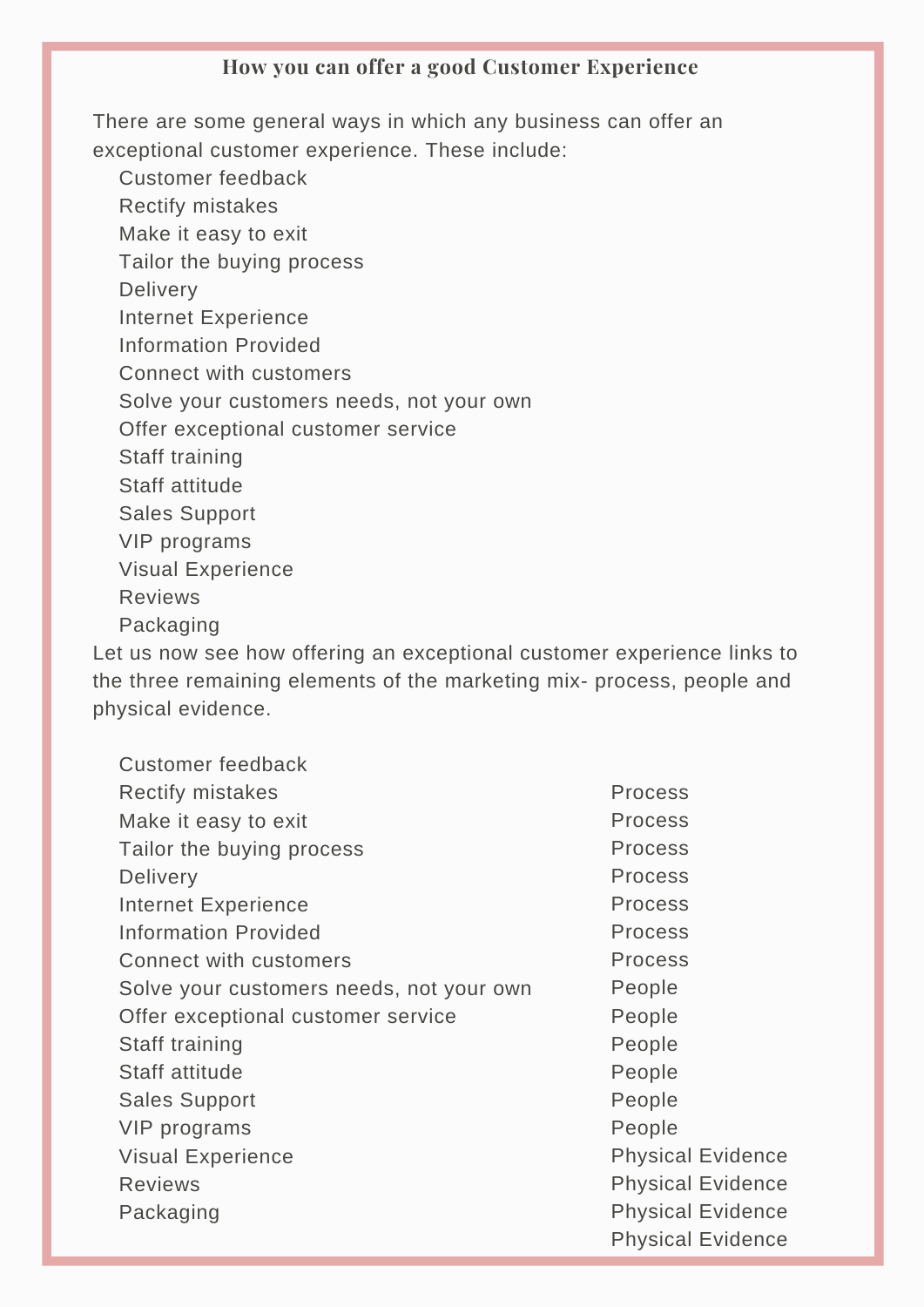#### **Processes and the Customer Experience**

This week we will consider the impact of process on the customer experience. Next week we will look at the impact of people and physical evidence on the customer experience.

What is a process? A process is something which your customer participates in at different points in time.

#### **The Overall Process**

There are various types of processes, however the main process you must consider is the overall process a customer goes through when they work with you- from the moment they enquire until the sale is completed. Let us look at two overall processes:

#### *Product: Cruise*

The customer enters a travel agent or call a travel agent and the agent greets the customer

The agent listens to the customers needs and offer a selection of options The agent contacts the customer again to see how they are getting on. The customer then chooses a cruise

The travel agent books the cruise and sends a confirmation to the customer The travel agent sends email reminders and information to the customer The day of the cruise, the customer is greeted at the dockside and baggage is taken to their room

Throughout the cruise the customer is offered various services, trips and entertainment

The customer may have their own tour guide or butler

When the customer arrives at the final destination the baggage is delivered to the customer

#### *Product: Online product purchase*

The customer comes across the product or business via social media or a search engine

The customer clicks on the link and accesses the website

The website clearly displays the right information, such as price, product information, delivery prices and times

The customer selects a product and pays easily in their preferred payment method

The business sends an email confirmation with expected delivery date The product arrives with the customer at the right time with a thank you note The business sends an email to the customer requesting feedback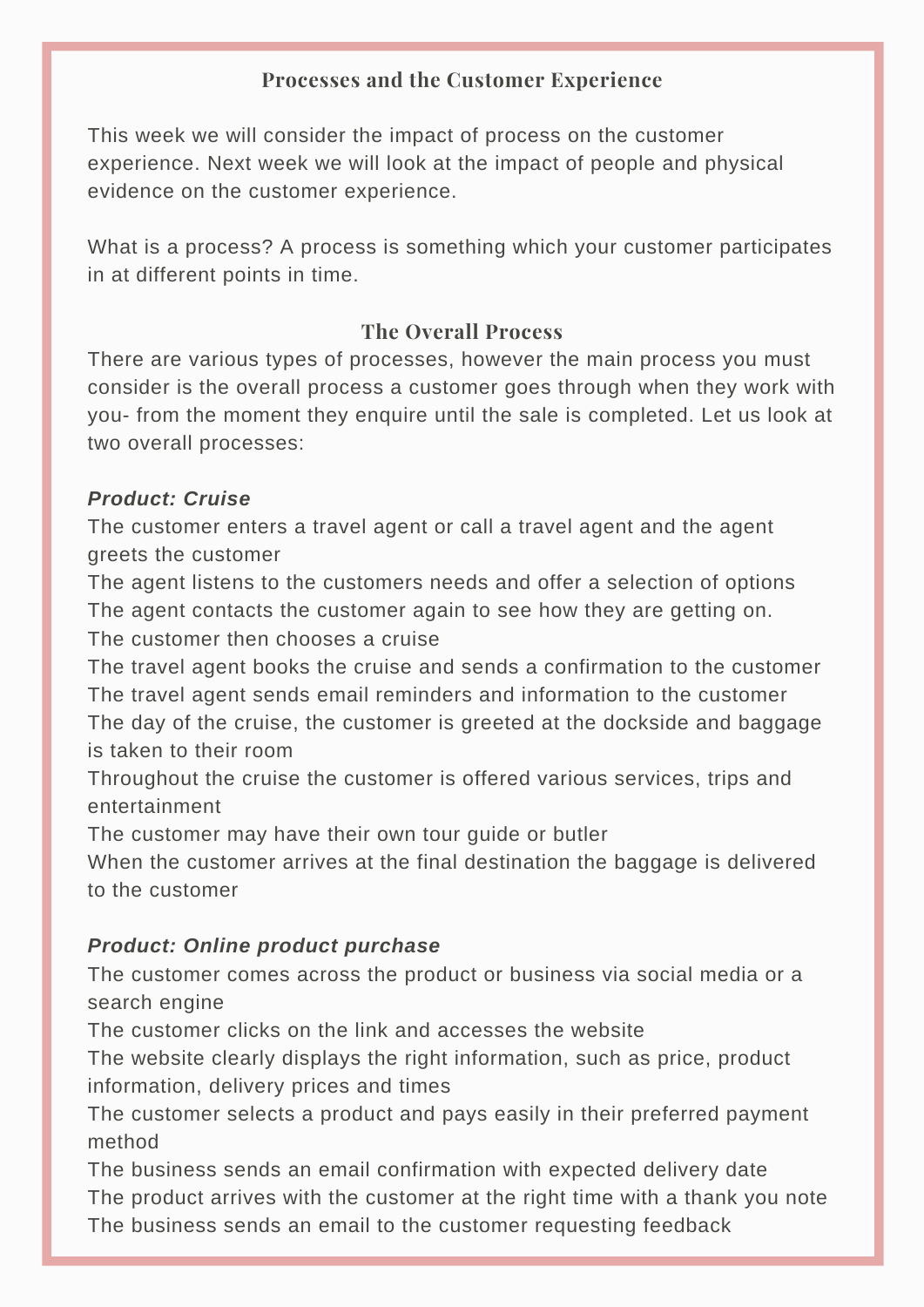You need to understand the processes your customers go through to enable you to offer the best customer experience.

It can sometimes be difficult to list the customers process. The best way to identify it, is to imagine you were explaining the process your customers go through, step by step, to a child aged 7.

**Write down the customer process that your customers currently go through. This is the general process every customer goes through regardless of the product or service**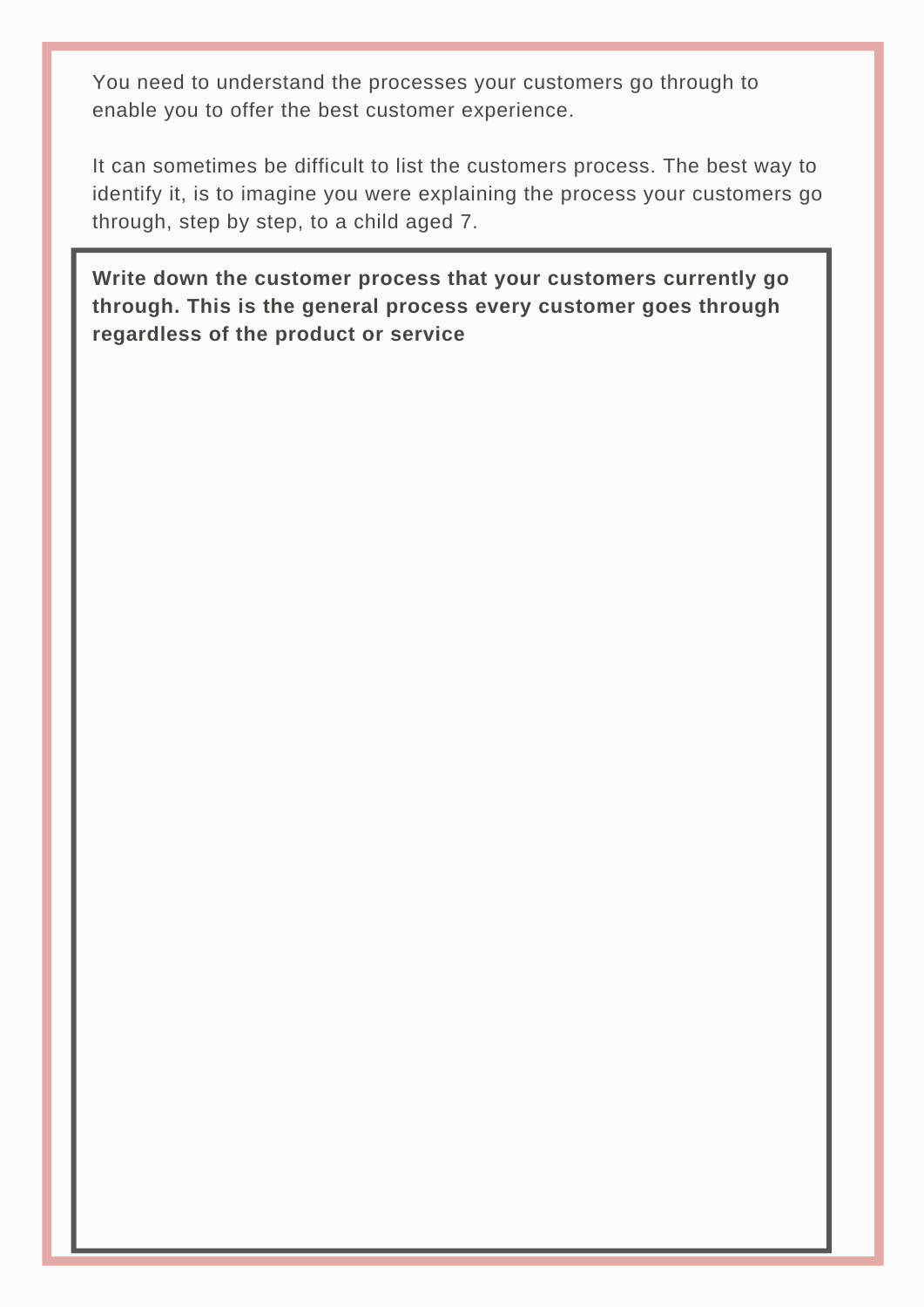#### **Types of Processes**

There are an additional four types of processes that you may have in your business. Once again you must be aware of these to understand how you can offer the best customer experience.

There are technological processes, electronic processes, direct activities and indirect activities.

#### **1. Technological Processes**

These include the manufacture of goods, and adapting goods to meet the needs of clients. For example technological processes include delivery services, and personalisation options.

#### **2. Electronic Processes**

Examples of electronic processes can include the use of receipts or barcodes which can be scanned by customers or company staff. This can also include loyalty schemes or payment processes.

#### **3. Direct Activities**

These are things which add value to the customer as they experience the product, service or business. This can include the people who interact with your customers, the checkout process, waiting times, and communications with customers

#### **4. Indirect Activities**

These are the behind the scenes activities which support the purchase that the customer does not see or directly experience. This can include any office work or behind the scenes things.

Once again you need to identify each of the processes you have which are part of these categories to ensure that they are designed with your ideal customer in mind.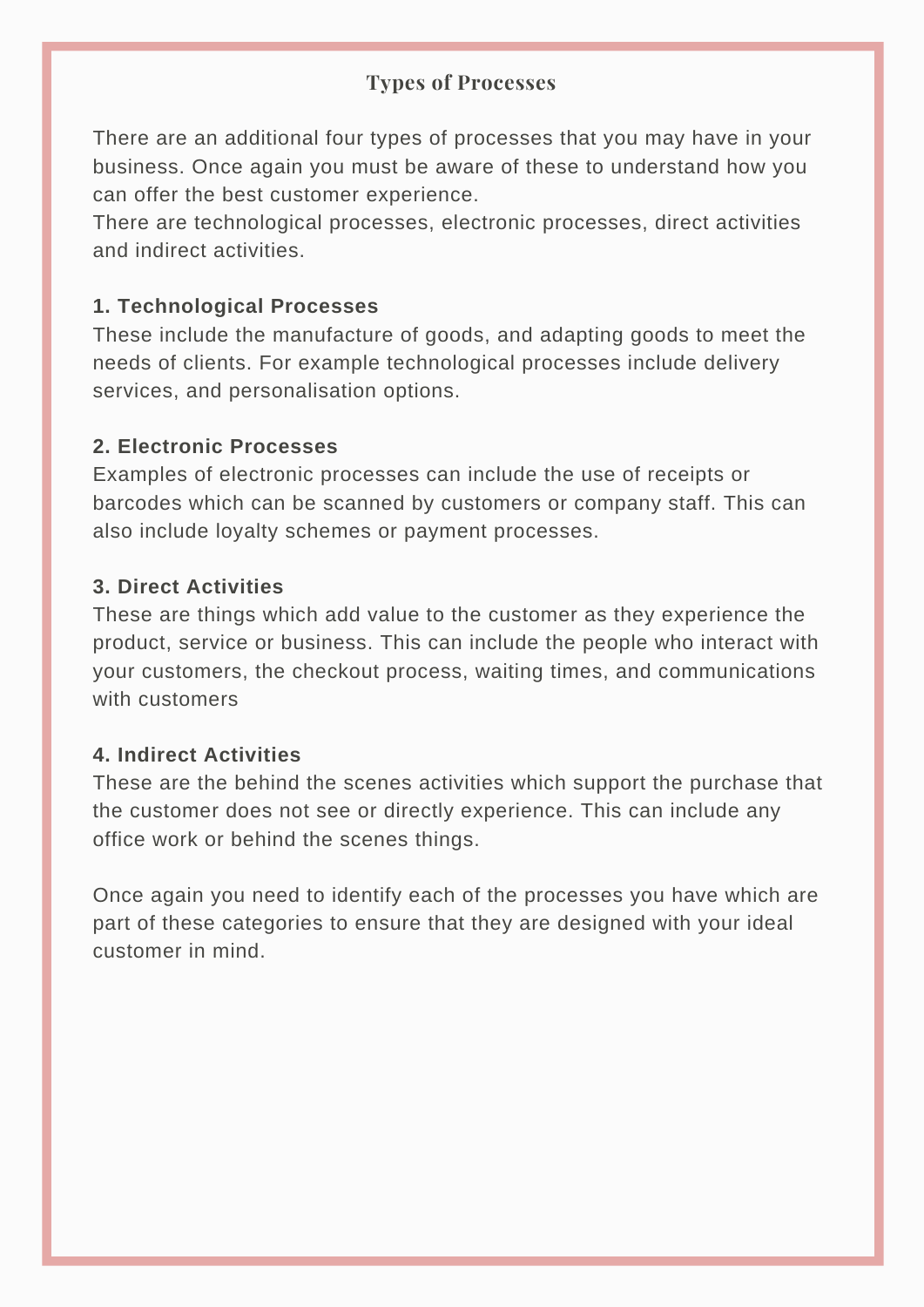**List all the technological processes, electronic processes and direct and indirect activities in your business.**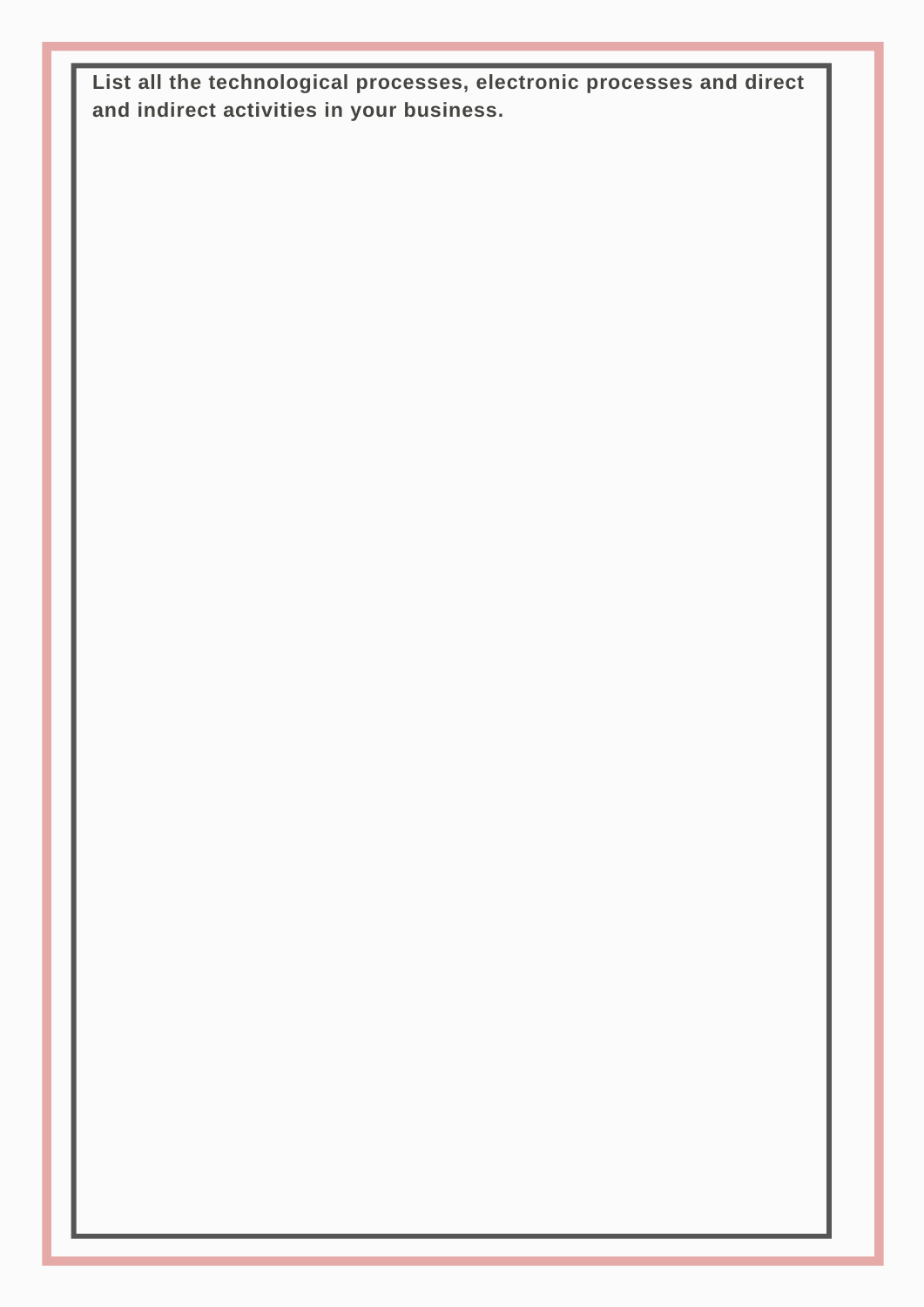#### **Standing out and the customer experience**

Whatever processes you have in your business remember processes can:

- add and deliver value
- be tailored to different needs
- provide customer feedback which can be used
- help you attract and keep customers

As we saw before there are some easy ways to ensure you offer the best customer experience through introducing certain processes. Let us look at some of these processes now, and explore how you can introduce them into your business.

For additional ways to offer the best customer experience and value it is worthwhile speaking to your customers and asking them what they want.

#### **Mistake Process**

We are all human- we all make mistakes.

The difference between a good business and an exceptional business is how mistakes are dealt with. This is especially relevant in todays world with online reviews and complaints. You need to have systems in place for when mistakes are made and when a customer complains. Let us now consider two processes which you can implement today.

#### **Complaint Process**

1. Make it easy for customers to complain by asking for feedback and have clear contact details on paperwork or your website. This is vital when it is so easy to leave bad reviews online.

2. Respond within one week or less to any complaints

3. Remain polite, acknowledge the complaint

4. Listen to the customers and acknowledge their point of view

5. Investigate the complaint and inform the customer of how long this will take and any updates

6. Seek a resolution and apologise if you or your business has made a mistake

7. Learn from the results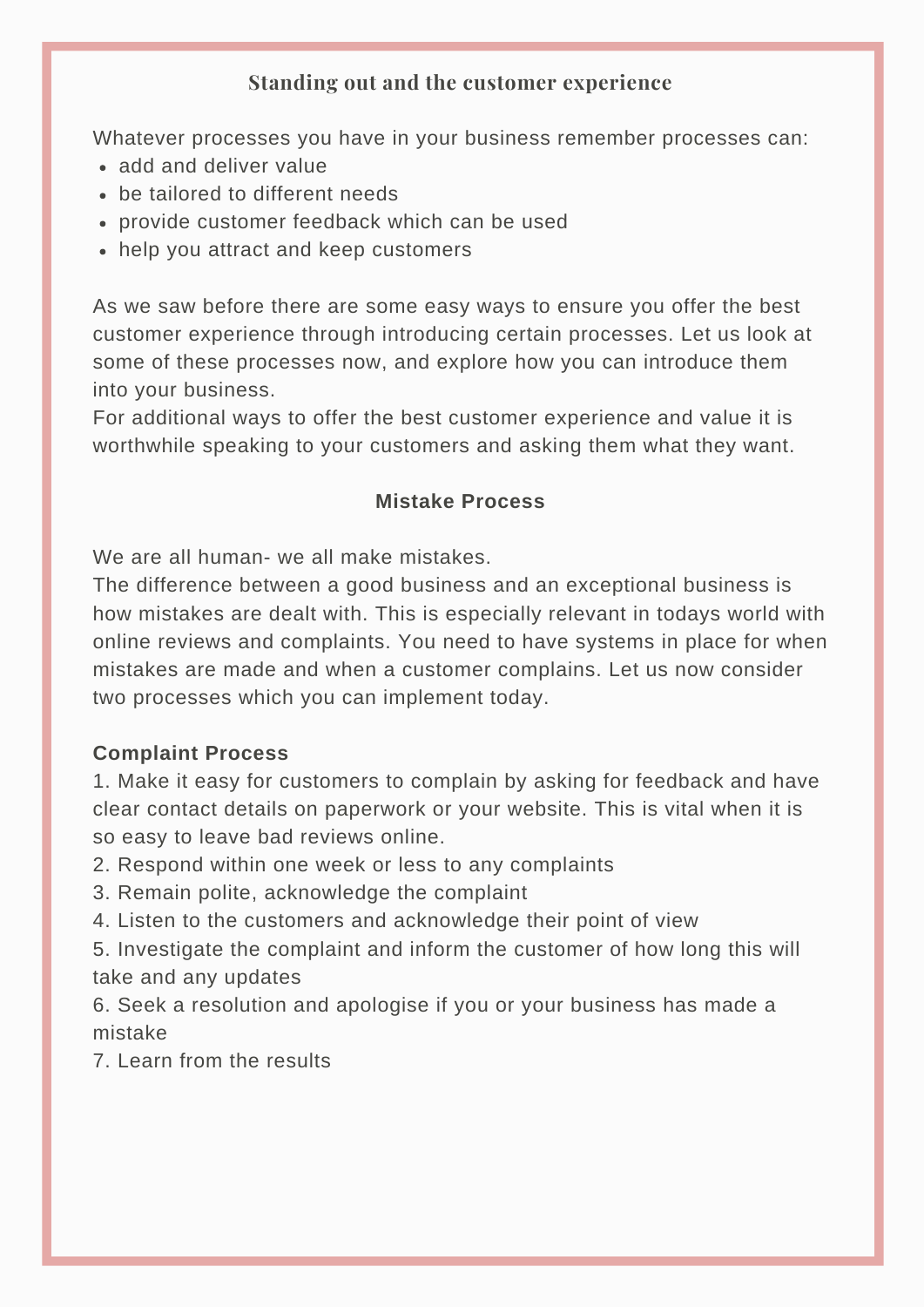#### **Mistake Process**

1. Acknowledge the mistake has been made and be honest to anyone who has been affected

- 2. Apologise where required
- 3. Evaluate what went wrong
- 4. Fix the problem
- 5. Make any changes to stop it happening again
- 6. Move on- mistakes do not define you or your business

**What is your current process for complaints and mistakes? Can it be improved?**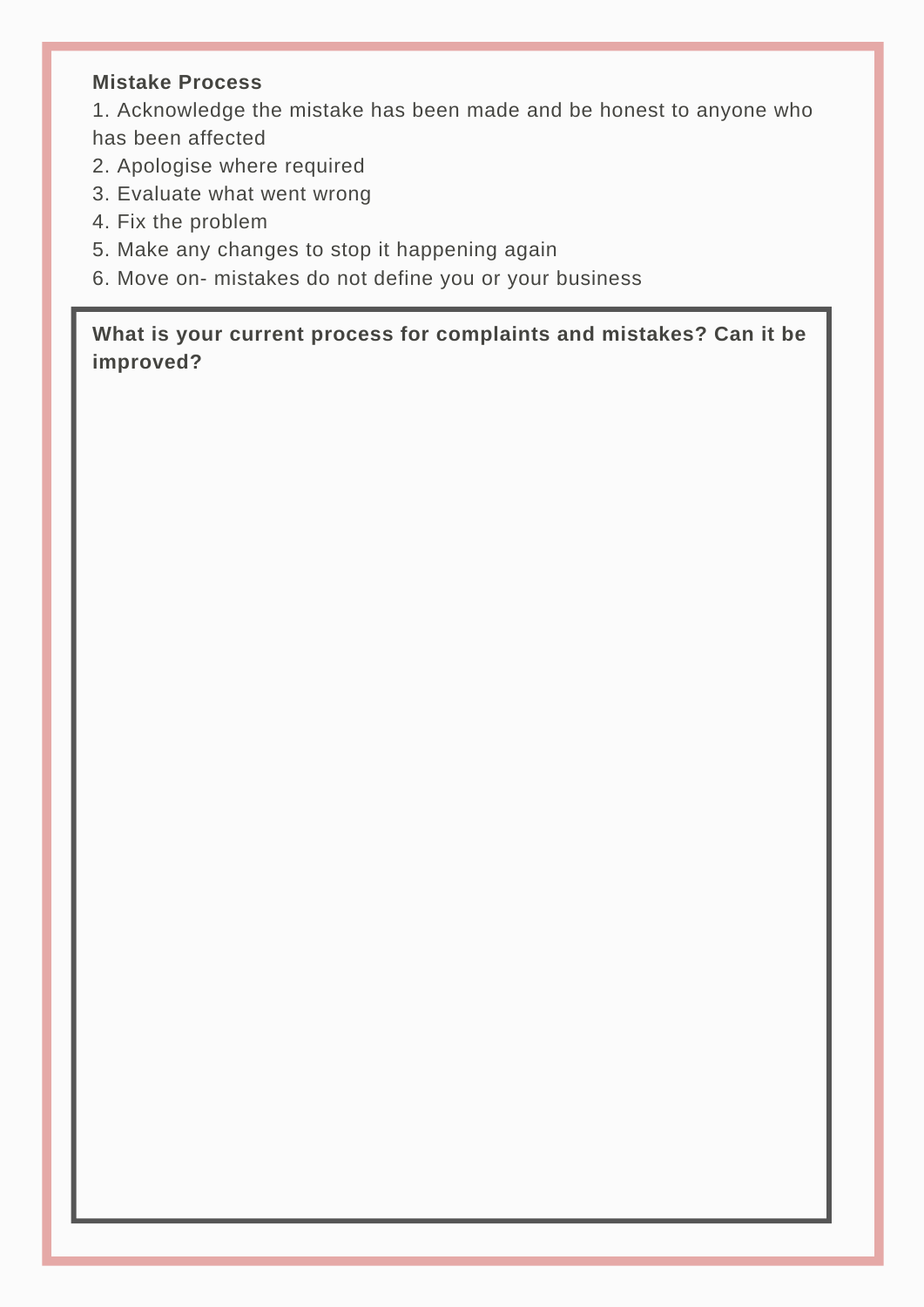#### **Feedback Process**

One of the best and most worthwhile processes for any business is asking your customers for feedback.

You can ask your customers for feedback after they have purchased from you, or if they decide not to purchase from you.

You must make it easy for customers to provide you with feedback. Use the customers feedback to improve your business. You could request feedback via an online form, an email or a comment card.

**Do you currently ask for feedback? How could you ask customers for feedback?**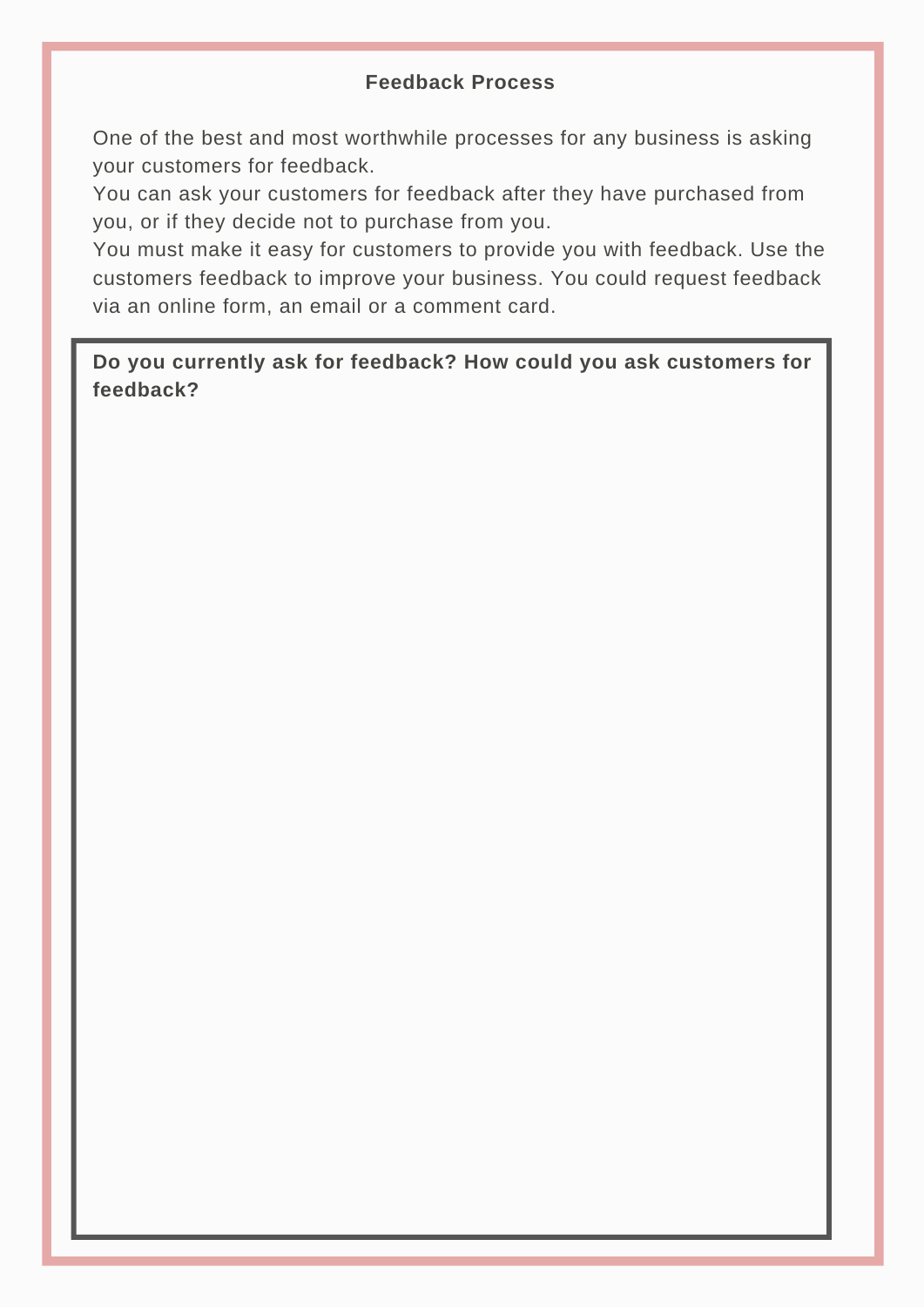#### **Exit Process**

Whether your customers have signed up for emails, subscription or membership, or if they need to return something, you must make it easy for them to exit.

If you create an ongoing relationship with customers you must make the leaving process as easy as possible, after all we all know how horrible it is if you cannot leave a service.

You can make it easy to exit by providing:

- clear information when they sign up on the exit process
- clear contact information
- an easy exit strategy customers can follow without any hassle

**Consider now, how can you make it easier for your customers to exit?**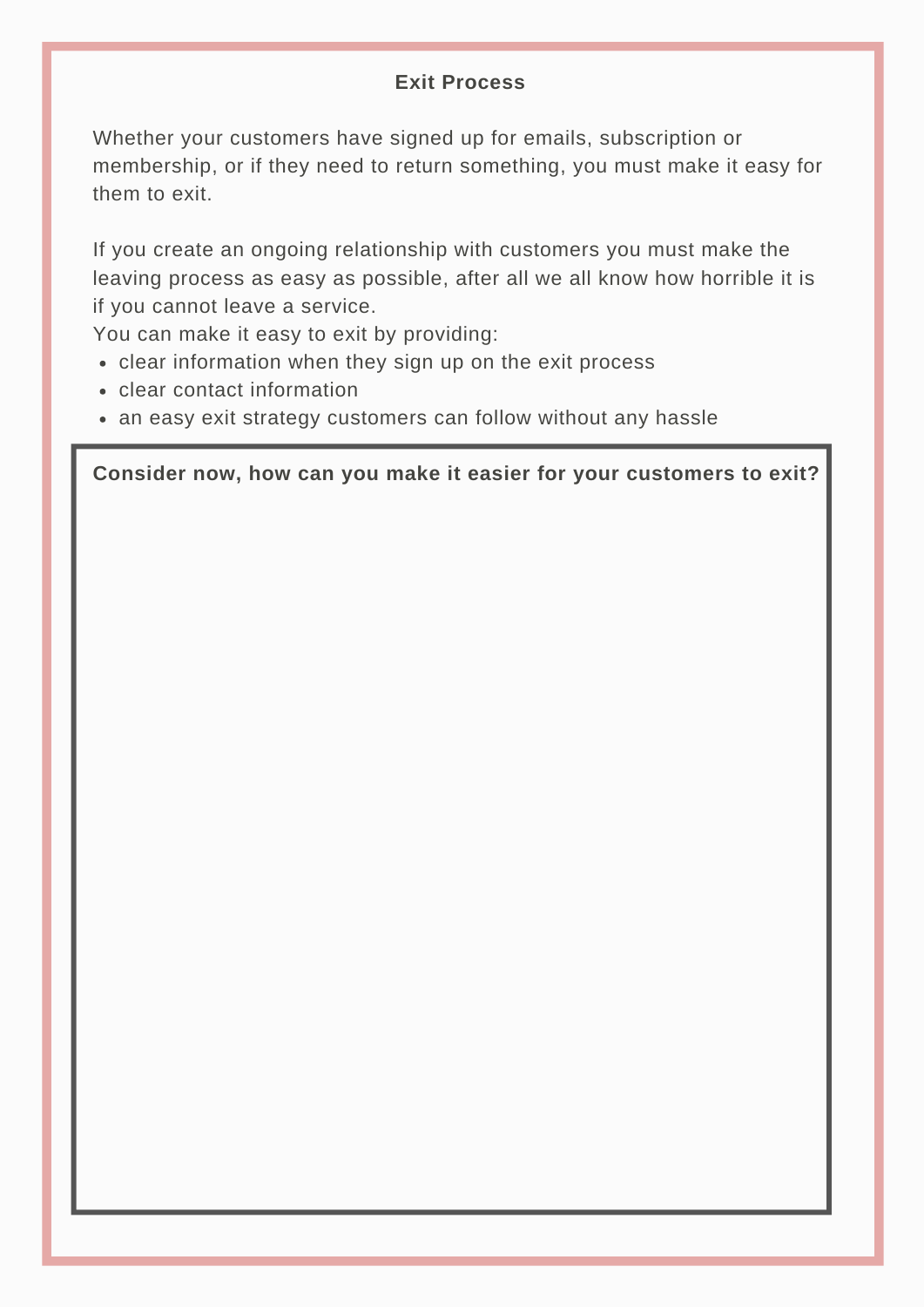#### **Buying Process**

Tailoring the buying process for different customers is absolutely vital, whether you offer services from a bricks and mortar store or you operate online. You can easily tailor the buying process to meet customers needs. this can be as simple as offering multiple payment methods or making your shop or offices accessible.

**How can you tailor the buying process for your ideal clients?**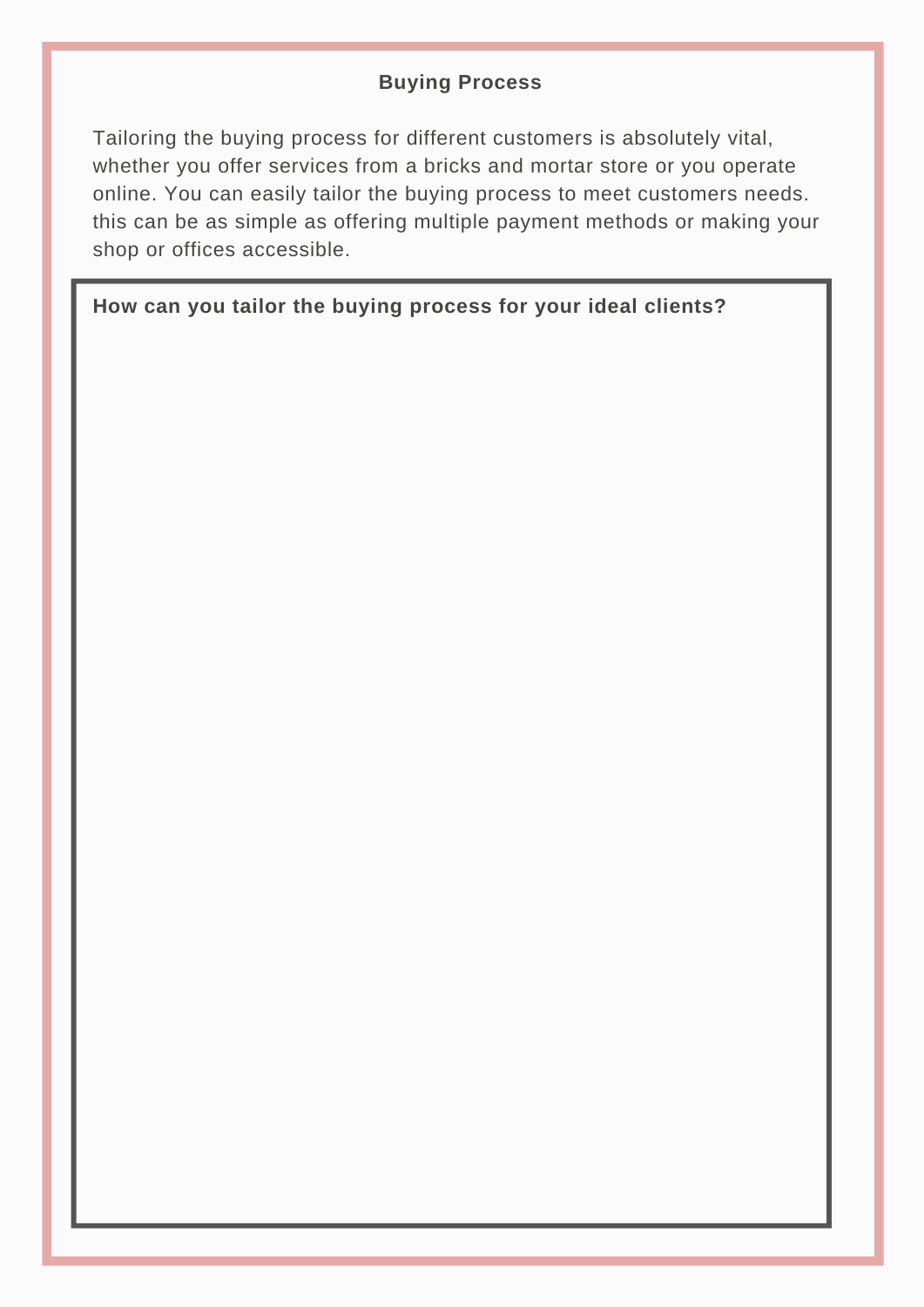#### **Delivery Process**

Whether you have a service business, a bricks and mortar or online product based business you have to make sure your products or services are delivered in the best way for your customers.

Some of the methods of improving the delivery process include:

- reduce waiting times
- offer various delivery options, even for bricks and mortar stores
- offer reliable delivery services
- offer multiple delivery charges
- ensure your packaging suits your customers needs- we recently received a book form amazon and it was sent in a box which could have held 20. We actually complained as a result!

**How can you use the delivery process to improve the customer experience?**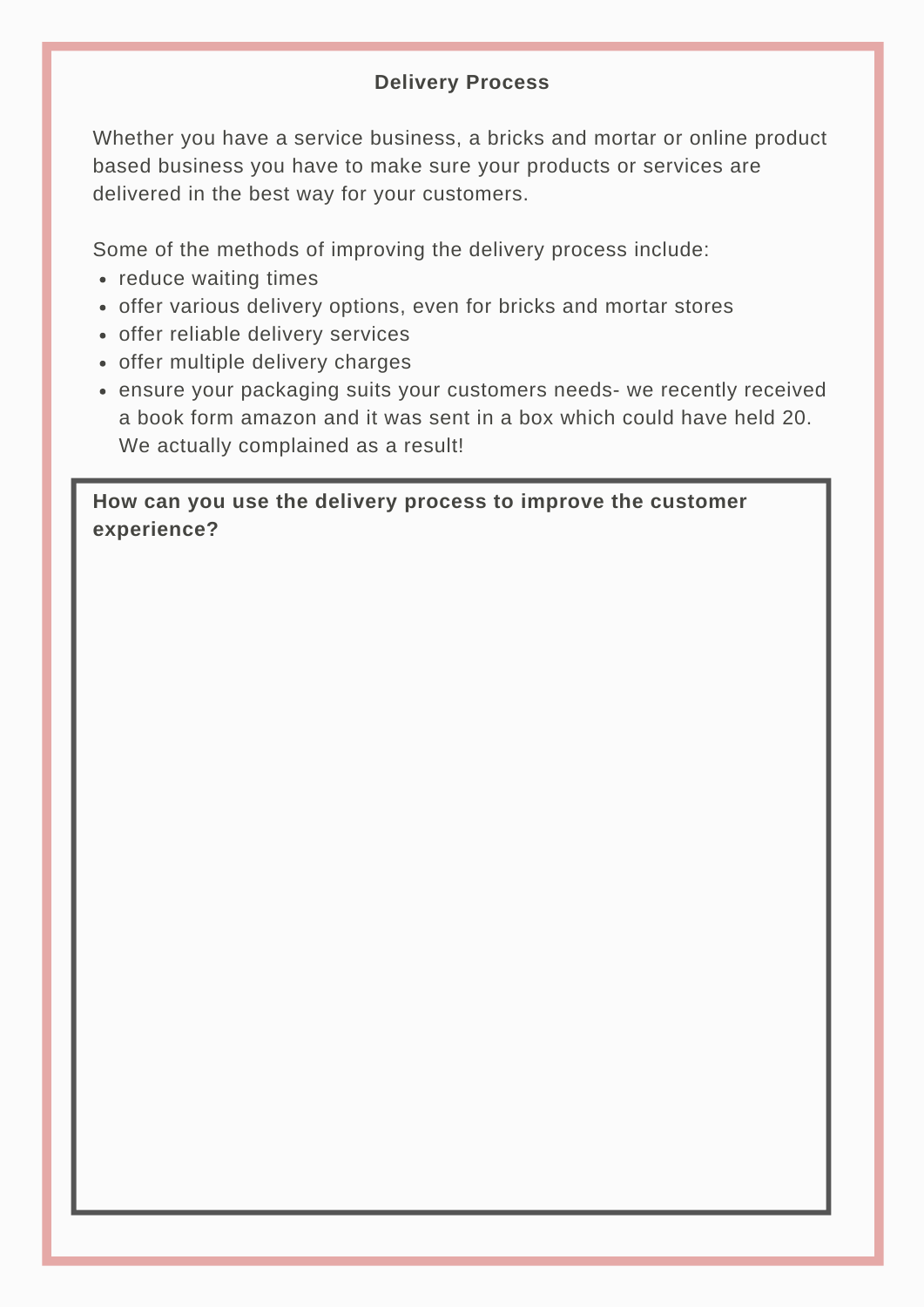#### **Information Process**

Customers need the right information at the right time. From making sure your prices are clear, to making it easy to return goods you must ensure every customer gets the information they need.

The best way to identify this is to get a friend or family member to go through the purchase process to identify what information is missing from the customers point of view.

Remember sometimes it is hard to see your business from the customers point of view.

**Write down step by step the information process that your ideal clients goes through. From the moment they discover you, what information do they need and when to help them on their journey with you**.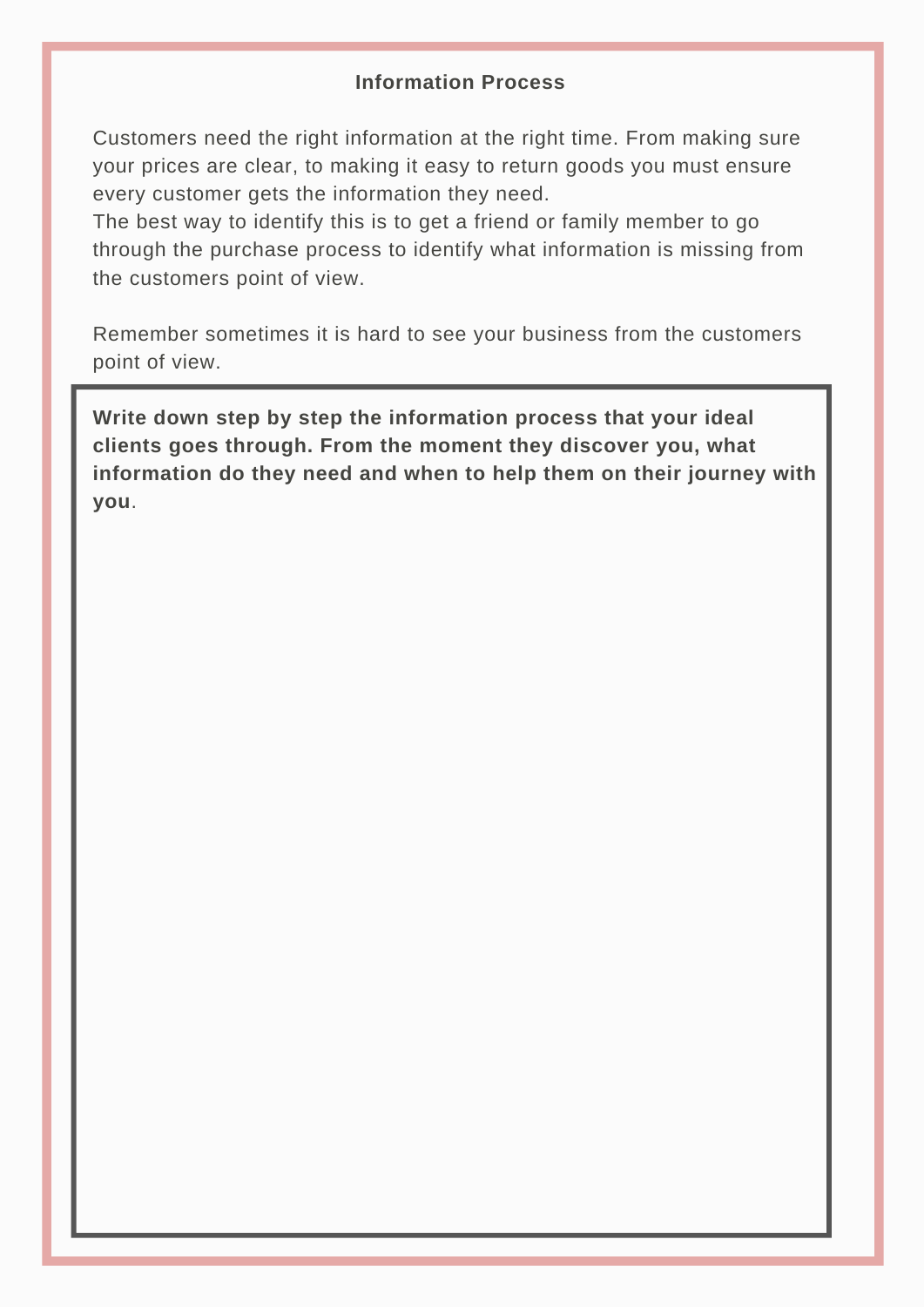#### **Online Process**

We have already established the internet is a huge focus in todays world. Whatever interaction your customers have with you online, you must ensure you offer the best online experience. Some of the things which you can do to make sure your customer experience is the best include:

- respond to customer queries quickly
- make your website user friendly
- convey the right information clearly e.g. prices, delivery and contact details
- make your website mobile friendly
- ensure your social media profiles are in line with your business

**Describe your online processes and identify how you can improve them?**